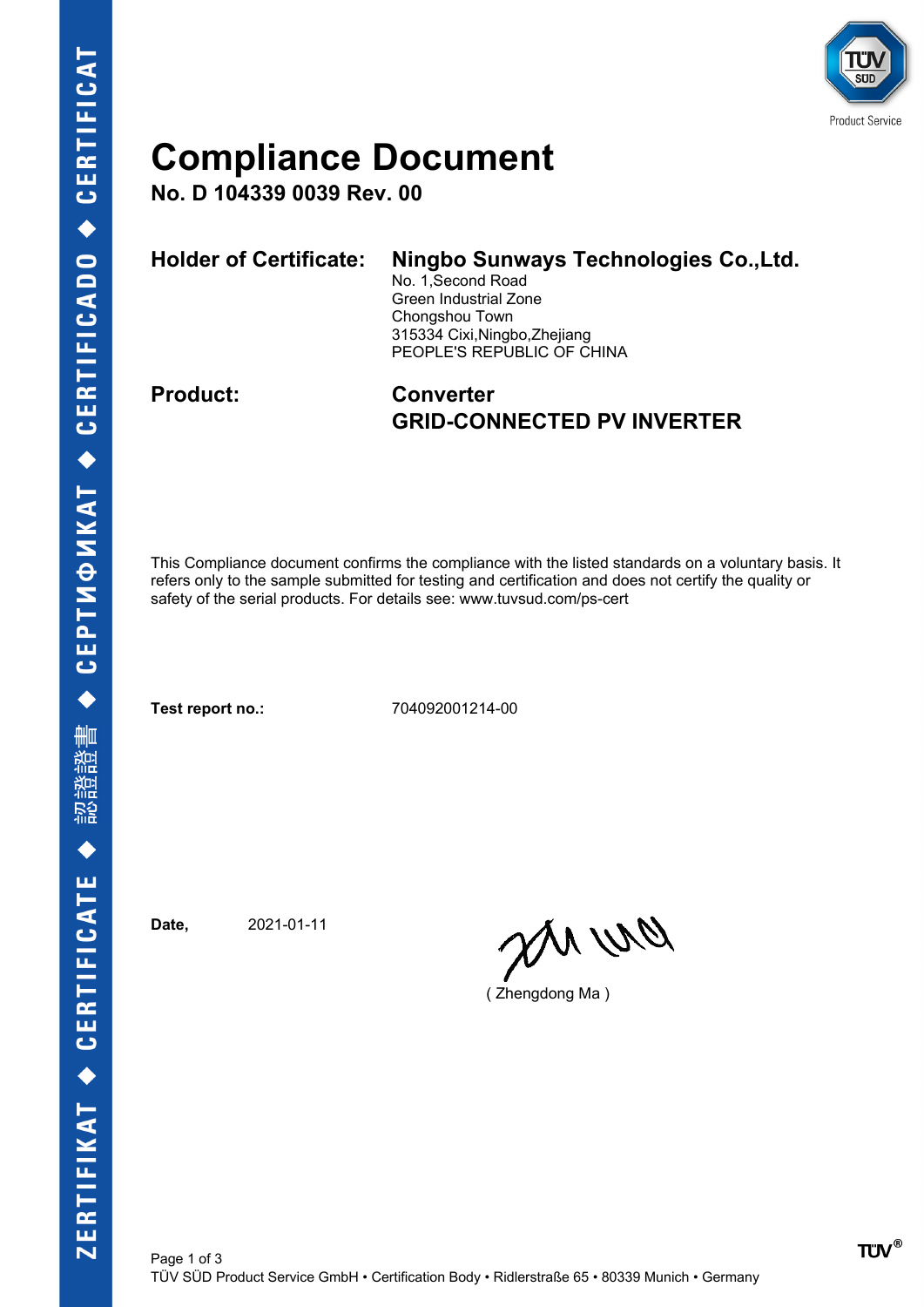

## **Compliance Document**

**No. D 104339 0039 Rev. 00**

**Model(s): STS-1KTL-S, STS-1.5KTL-S, STS-2KTL-S, STS-2.5KTL-S, STS-3KTL-S.**

#### **Parameters:**

| <b>Model Name</b>                  | STS-1KTL-S                       | STS-1.5KTL-S | STS-2KTL-S   |  |
|------------------------------------|----------------------------------|--------------|--------------|--|
| <b>PV Input Parameters</b>         |                                  |              |              |  |
| Max. Input Voltage                 | 500 Vd.c.                        | 500 Vd.c.    | 500 Vd.c.    |  |
| <b>MPPT Voltage Range</b>          | 80-450 Vd.c.                     | 80-450 Vd.c. | 80-450 Vd.c. |  |
| Max. Input Current                 | 12,5 Ad.c.                       | 12,5 Ad.c.   | 12,5 Ad.c.   |  |
| Isc PV                             | 15 Ad.c.                         | 15 Ad.c.     | 15 Ad.c.     |  |
| <b>AC Output Parameters</b>        |                                  |              |              |  |
| <b>Output Rated Voltage</b>        | 230 Va.c.                        | 230 Va.c.    | 230 Va.c.    |  |
| <b>Output Rated Frequency</b>      | 50 Hz                            | 50 Hz        | 50 Hz        |  |
| <b>Output Rated Power</b>          | 1000W                            | 1500 W       | 2000 W       |  |
| Output Max. Apparent Power         | 1100 VA                          | 1650 VA      | 2200 VA      |  |
| <b>Output Rated Current</b>        | 4,4 Aa.c.                        | 6,5 Aa.c.    | 8,7 Aa.c.    |  |
| Output Max. Current                | 4,8 Aa.c.                        | 7,2 Aa.c.    | 9,6 Aa.c.    |  |
| Power Factor                       | 0,8 leading0,8 lagging           |              |              |  |
| Others                             |                                  |              |              |  |
| <b>Protection Class</b>            |                                  |              |              |  |
| Ingress Protection                 | <b>IP65</b>                      |              |              |  |
| Overvoltage Category               | II(PV), III(MAINS)               |              |              |  |
| <b>Operating Temperature Range</b> | $-30^{\circ}$ C $ +60^{\circ}$ C |              |              |  |
| <b>Operating Altitude</b>          | 3000m                            |              |              |  |
| Inverter Topology                  | Non-isolated                     |              |              |  |